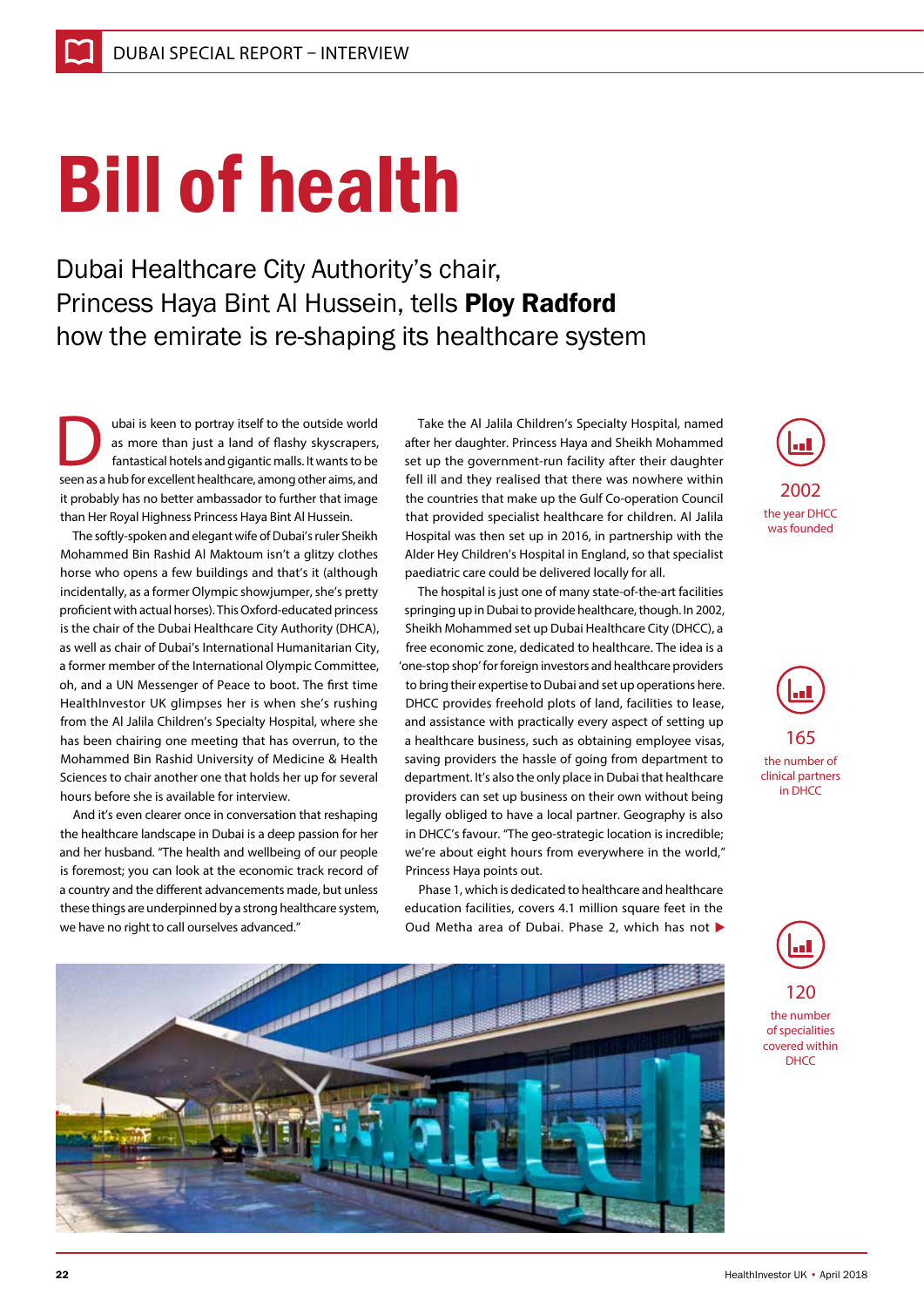Princess Haya Bint Al Hussein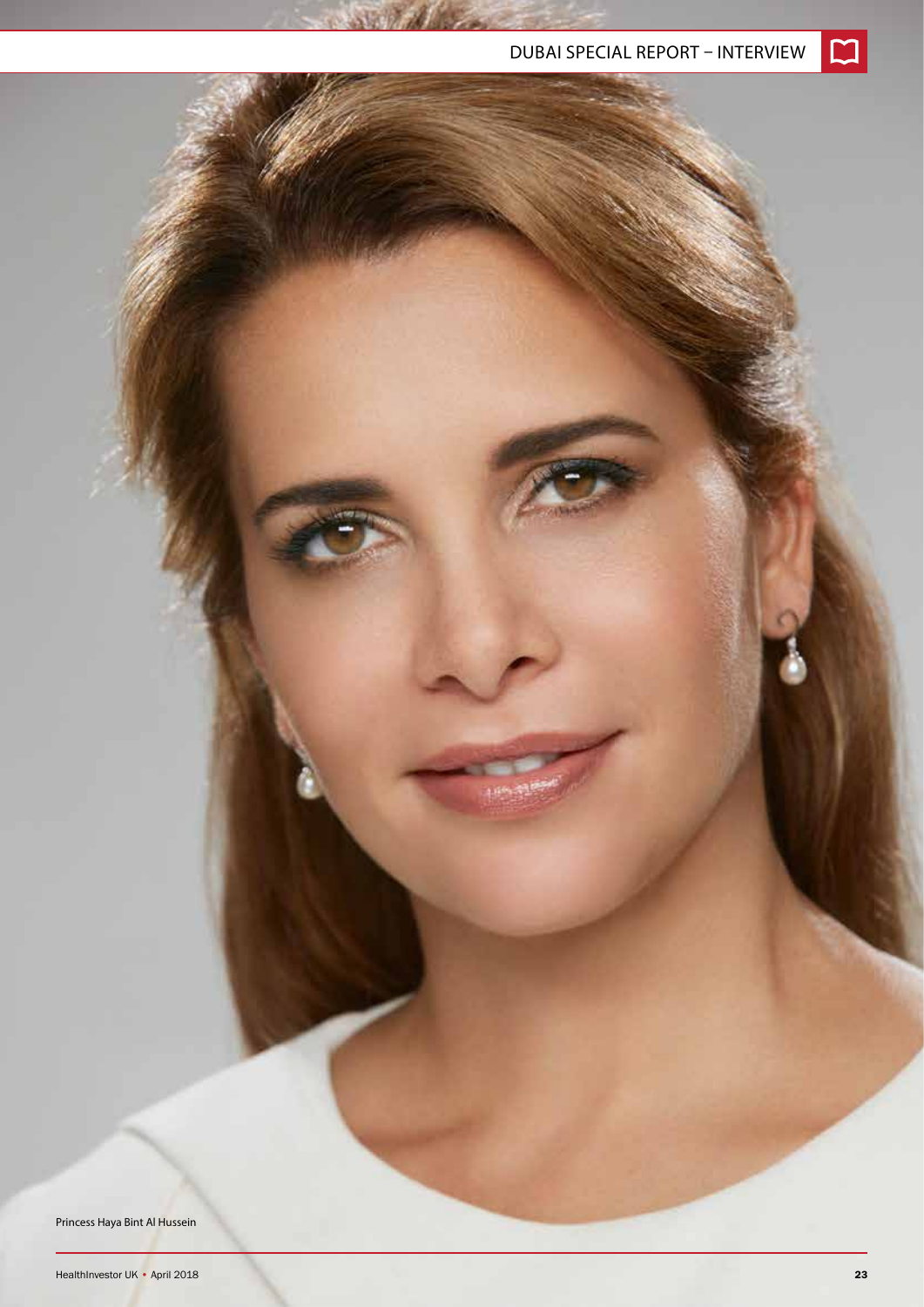

yet started roll-out, is focused on wellbeing, with 22 million square feet in Al Jadaf set aside for it. Currently, the phase 1 community is home to over 165 clinical partners, including hospitals, outpatient medical centres and diagnostic laboratories. Foreign occupiers of the space include Mediclinic International, which runs one of the hospitals there, Johnson & Johnson and Moorfields Eye Hospital Dubai.

"This is not a real estate project; it's about providing excellence in healthcare" says Princess Haya. "Sheikh Mohammed asked us to create a community that felt they could be here and excel; we've stuck to his guidelines and are really starting to enjoy the rewards." Part of the work done to create that community has been a focus on building homes for healthcare staff to live in close proximity to where they work.

This desire to bring so much international talent in is of course motivated by more than just providing excellent healthcare and sustainable healthcare practices for locals. The Dubai Health Authority launched the 'Dubai Healthcare Experience' programme in 2016 that proclaimed aims such as making Dubai among the top 10 destinations in the world for medical tourism, and to attract half a million international patients by 2020. "It isn't about beating another system," Princess Haya is quick to point out, though. "His Highness Sheikh Mohammed always says we want to be the first because you can't sell being second to people, and when you're trying to motivate a huge community, it's the best way to do it."

A keen focus on education is another way in which the DHCA is trying to enable Sheikh Mohammed's dream of building a community and pushing Dubai into the top 10 destinations for medical tourism. The Mohammed Bin Rashid University of Medicine & Health Sciences and the

Hamdan Bin Mohammed College of Dental Medicine were set up so that Dubai could educate the next generation of healthcare professionals, meaning there is a student campus feel as well to the area. It's also a canny way to make sure that Dubai is not forever reliant on foreign expertise and research in healthcare (see more on pg 26). "DHCC is not a quick flash in the pan, it's sustainable for the future," says Princess Haya, citing being able "to provide young people who can talk and be respected and make huge contributions to the medical community as equals going forward" as an ideal very dear to her and Sheikh Mohammed.

Indeed, she's keen to highlight that to any organisation thinking of setting up a healthcare partnership in Dubai. "The days of lending brand names in exchange for money are gone," says Princess Haya. "Now healthcare is based on real partnerships and real exchange of ideas and services both ways, and it means that kind of relationship isn't going to be short-term."

Plugging the gaps in healthcare services in Dubai has been the main focus so far, such as specialist paediatrics. Cardiology, oncology, rehabilitation and services aimed at helping manage and prevent the growing epidemics of obesity and diabetes in the emirate have also been areas Dubai is keen to receive help in addressing. Disease prevention control is also a priority as "we're a transit area for about 25 million passengers, so developing protocols on dealing with epidemics was something we wanted to look at very closely" according to the princess.

She is unable to comment on the particulars of desired services for phase 2 as the details are still being ironed out, but she emphasises that the strategic vision is all about preventative care.





the size of phase 2 of DHCC 22m sq. ft.